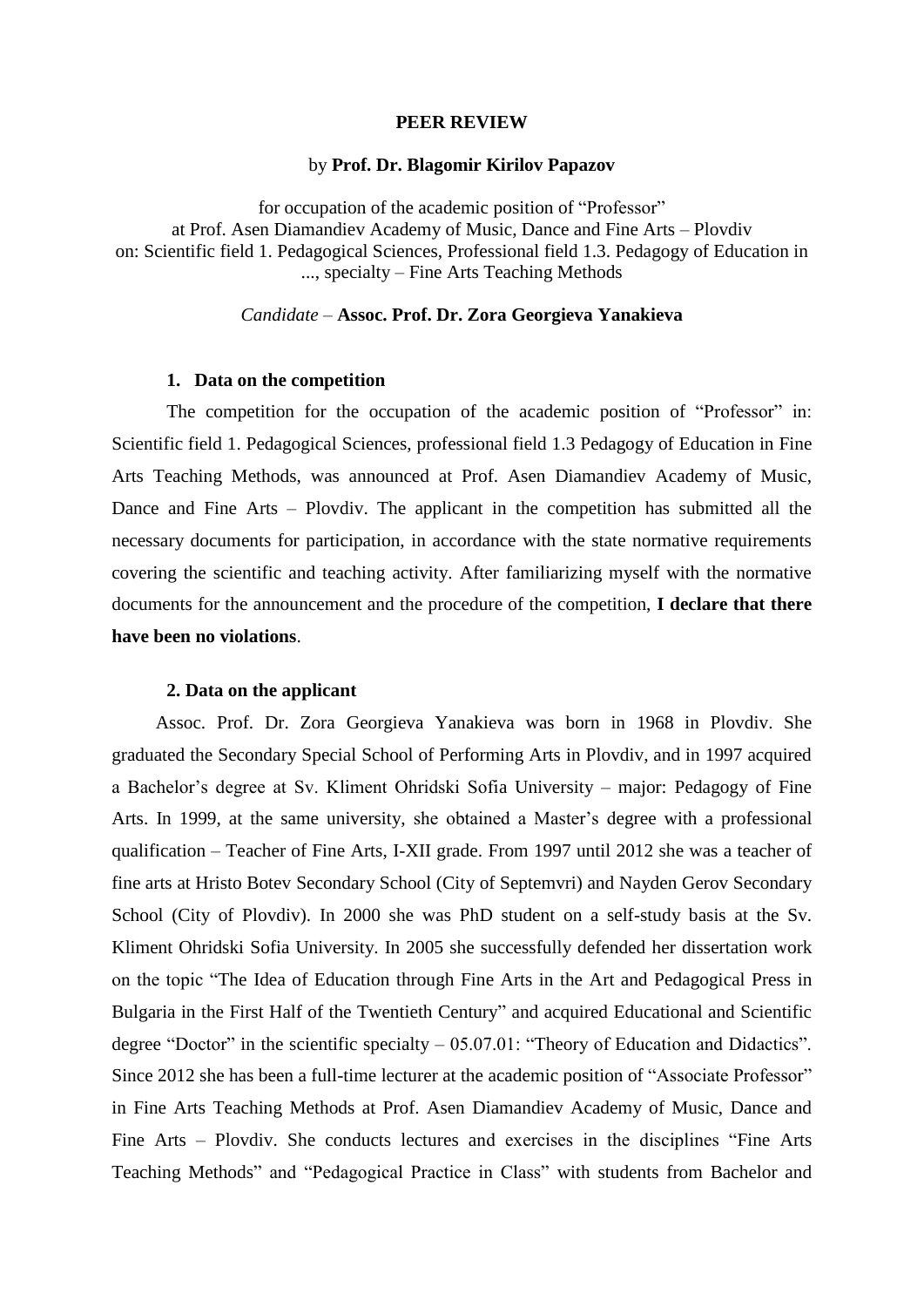Master Educational Qualification degrees. She developed an active administrative activity at Prof. Asen Diamandiev Academy of Music, Dance and Fine Arts. Assoc. Prof. Zora Yanakieva has published monographs, textbooks and articles, and has had multiple participations in scientific forums at national and international level, joint creative appearances with students and professors, as well as participations in national and intrauniversity research projects.

# **3. Description of scientific and artistic appearances**

Assoc. Prof. Dr. Zora Georgieva Yanakieva has presented the necessary publications and works for this competition after acquiring the academic position of Associate Professor: among them – habilitation work (monograph) "Interactive Training in the Professional Education of Students in the Methodology of Fine Arts" (2017), the monographs "Motivation of Students in the Teaching of Fine Arts" (2019) and "Development of the Idea of Education Through Art in Bulgaria" (2018, co-authored with Prof. Dr. N. Boyadzhieva). A textbook for students was presented – "Fine Arts. Methodology Exercises – Advanced Preparation Course" (2017), as well as 20 published articles and reports, 17 of which in Bulgaria and 3 abroad.

Assoc. Prof. Dr. Zora Yanakieva is a scientific supervisor of a total of 5 PhD students, two of whom successfully defended their theses and other two of whom were awarded the right of defense. Between 2015 and 2018, she prepared 7 published dissertation reviews and opinions on dissertations.

During the period from 2012 until 2018, a total of 25 publications of the candidate were cited, of which 3 monographs (two in foreign editions) and 22 in non-refereed journals with peer review.

### **4. Scientific contributions**

- 1. In the presented habilitation work "Interactive Training in the Professional Education of Students in the Methodology of Fine Arts", a comprehensive empirical study on the problem of interactive training in the professional education of students is carried out. Through the use of comparisons and analysis, the possibilities for unity of action of the interactive and traditional methods in the educational process are outlined.
- 2. The benefits of seminars and teaching practice are highlighted, while at the same time analyzing, differentiating and systematizing the most common difficulties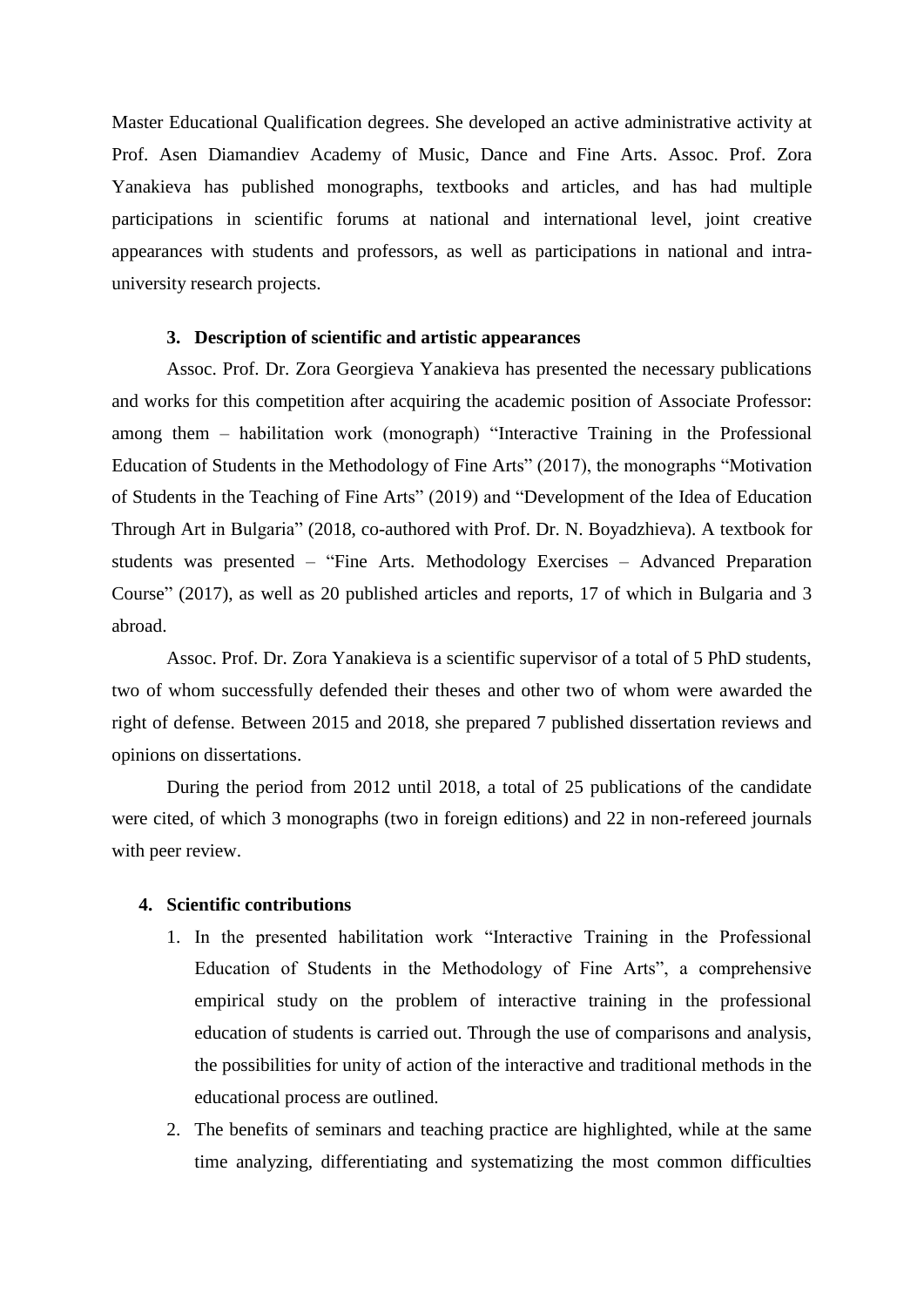encountered by students. In this direction, students' opinions on the quality and effectiveness of the educational process are examined and summarized.

- 3. The following is developed, classified and introduced:
- a system of exercises for basic and advanced training in the discipline "Fine Arts" Teaching Methods";
- examples of tasks generating a creative approach on the part of the students;
- pedagogical model for the conduct of seminars and exercises, based on interactivity and problematic activity, which activates students' creative thinking;
- 4. A system for evaluation and self-assessment of students' professional and pedagogical knowledge and skills in the conditions of interactive education is developed and implemented.
- 5. In the monograph "Motivation of Students in the Teaching of Fine Arts" the problem of motivation in the educational process in the field of education in the discipline "Fine Arts Teaching Methods" is thoroughly explored. Specific pedagogical ideas related to the motivation of the students from the secondary and high school stage of the secondary school in the teaching of fine arts are presented and explained. The interests and specific problems in the education of students from different ethnic backgrounds are researched and analyzed.
- 6. The book "Development of the Idea of Education through Art in Bulgaria" examines and summarizes the periodical youth press from the first half of the twentieth century in Bulgaria. The priorities and the views of representatives of didactic art and of art educators in the specialized art press are presented.
- 7. With the publications submitted for review, Assoc. Prof. Dr. Zora Yanakieva extends and updates the theory, history and methodology of fine arts teaching in terms of contemporary scientific productions. The problems considered and studied by the applicant represent a significant contribution to the modern teaching methodology of fine arts.

# **5. Conclusion**

After familiarizing myself with the presented monographs, textbooks, publications and participations in scientific forums, as well as after the analysis of their importance and scientific and applied contribution, I find it justifiable to give my categorical **positive assessment** and to recommend to the Scientific Jury to prepare a Report – Proposal to the Faculty Council for the **occupation of the academic position of "Professor" by Assoc.**